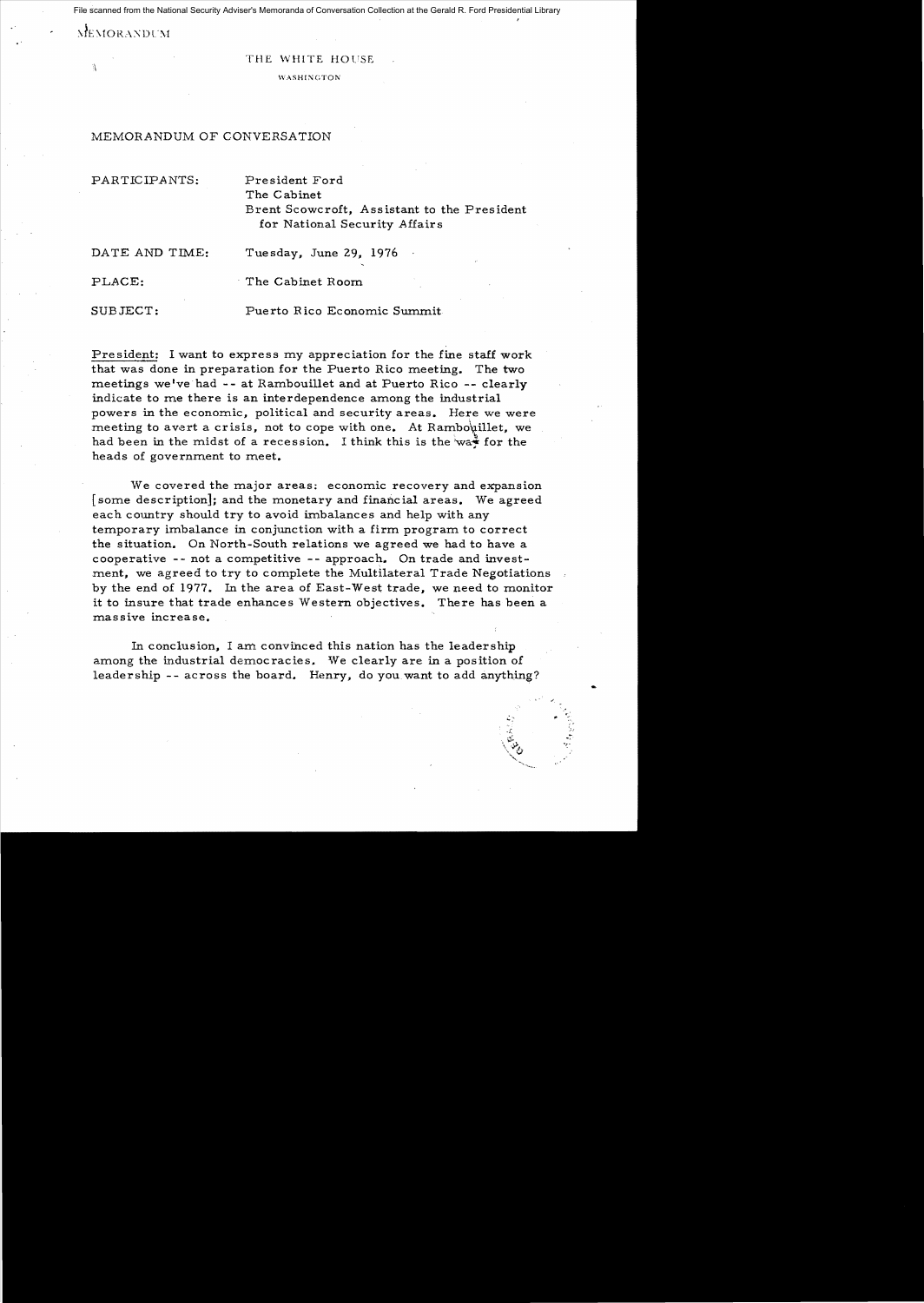Kissinger: The most important part is that the solidarity of the Western democracies is the best guarantee of peace. The industrial dermocracies have  $60\%$  of the world GNP. The press has commented on the meeting being political. But for whatever reason it was done. for six heads of state to set aside two-tc -three days at the call of the President -- that in itself is a testimony to the President's leaders hip.

Second, the level of the discussion was most impressive. There was a level of discussion one usually doesn't find -- there were no canned speeches. On East-West trade there was a great discussion between the economic and political motivations of the trade -- a discussion which would have been unthinkable a year ago. We should not expect great pronouncements from these meetings. U there were every six months, it could be a sign something was wrong. On East-West trade, we just wanted to raise the issue, but we got all the countries to agree that this trade had to be looked at in more than commercial terms -- rather in terms of overall relationships and in a coordinated way among us.

The same with North-South relations. Virtually all North-South aid comes from these states or their close association. So the developed democracies need not be defensive at international conferences -- or act competitively with each other. We made a great contribution in this direction on this subject.

Not since the early 50's has there been such a spirit of cooperation among the allies. A1l this talk about the Soviet bloc being on the offensive and the democracies on the decline just isn't true. These leaders are dynamic and the West under this sort of coordinated action can handle all the problems before us easily.

## President: Bill?

Simon: The key aspect was the informality of the meeting and the frankness and honesty of the dialogue. The President was impressive and clearly gave the others confidence in him as a leader of the western world.

"",

[Discussed the super tranche idea.]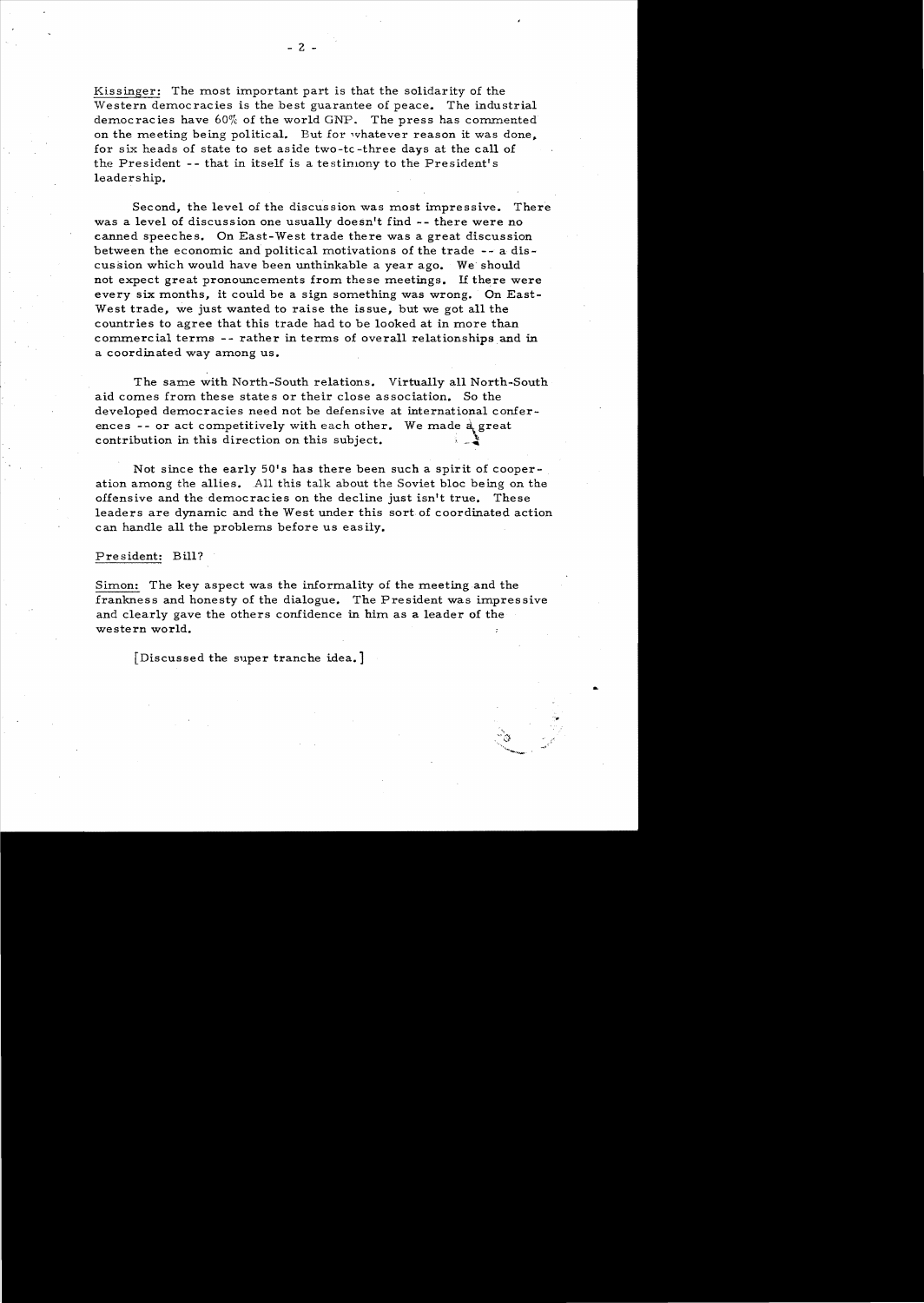I found the East-West trade discussion the most stimulating and I think this is one of the most challenging areas before us. We have had an explosion of credit to the East. On commodities, Schmidt gave a pitch which sounded like Treasury arguing with State. All in all, I can only agree that the depth which these subjects were discussed was most impressive.

Greenspan: It was an extraordinary meeting, especially in the context of other meetings I have attended. There was a real intellectual grappling with major philosophical issues.

[Rambling discussion]

We may have developed a new form of international institution. We have broken down the formality and protocol of summit meetings so that true dialogue can take place.

President: One of the big changes between this and Rambouillet was the discussion about competition to extend credit to the Soviet Onion. There was no discussion of the magnitude of the credit. At Puerto Rico, Henry pointed out that this credit gave us leverage which could skillfully be utilized and there was general agreement with that concept. [Discussion about Eastern debt, possibility of default, etc.] We discussed the situation of Poland, which announced a price increase and Rico, Henry pointed out that this credit gave us leverage which skillfully be utilized and there was general agreement with that [Discussion about Eastern debt, possibility of default, etc.] We cussed the situation of Pola

Kissinger: This was a remarkable phenomenon. To imagine that these monolithic dictatorships are so weak they can't impose this kind of decision -- which makes economic *sense* and has profound politic al implic ations.

Further, the idea that the Soviet Union might have to reschedule its debts is also of profound political significance. The idea that the Soviet Union, which claims to have the most advanced economic system in the world, would have to show this kind of economic bankruptcy, is really of great political significance.

Richardson: [Suggested an NSC study of the political and economic· relationship of East-West trade.)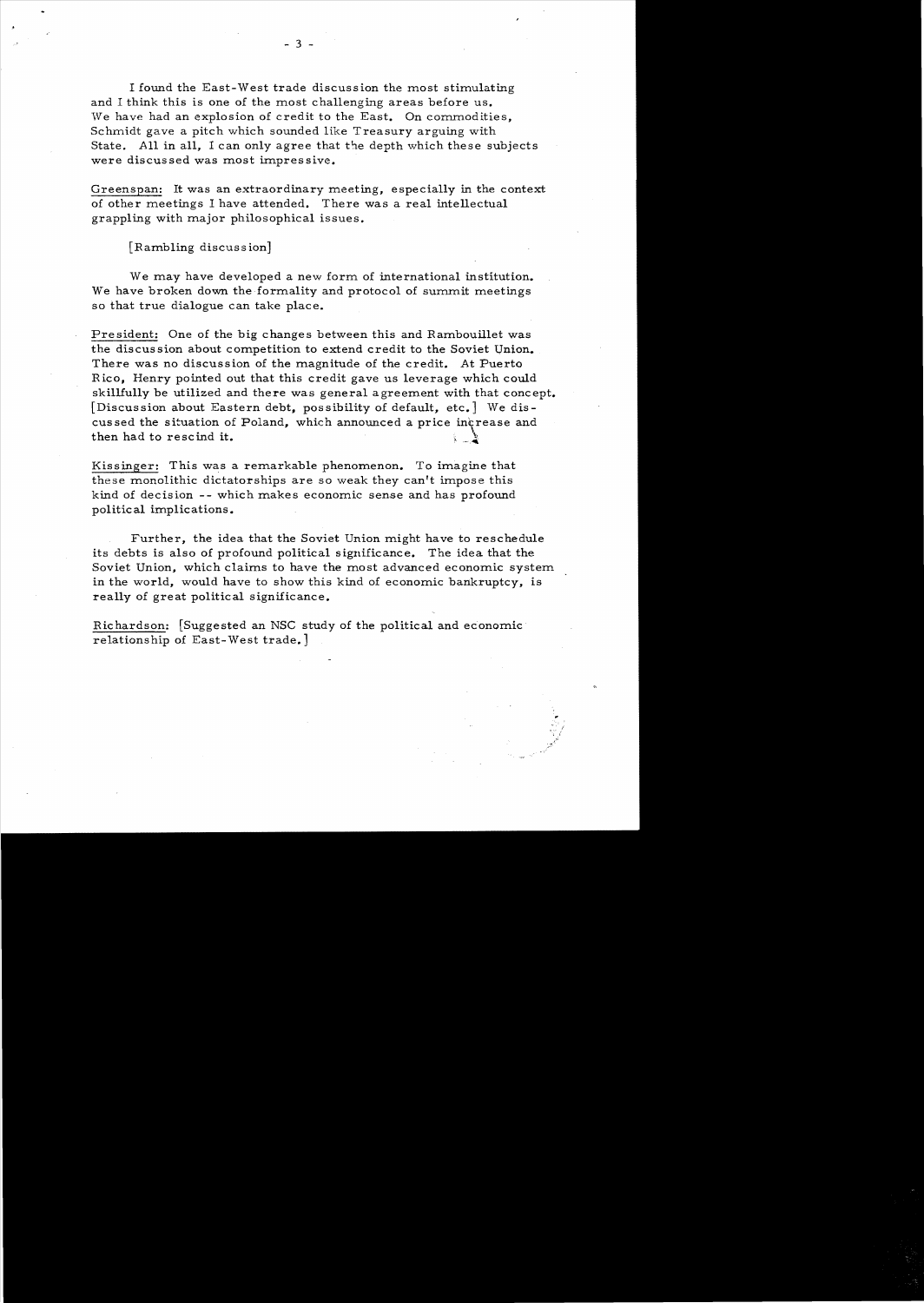Coleman To Oswan anno<br>Summer & Schmitt-traner Carlwort Unter  $29$  June 76 P Escrita après me que for pour de deformat conducto to me true to un interface amonge andrestroil pour en eur pole, meanity Her un ever with the contact and is not to expect put. at Rum, as had been in under Ja recession I think this is my fac huds of got & mut. We consult major avais Minery + x pouraisse (some desirgition); monday + paramied each Homed try & annie indretences + bill of tempesary opport; Trade Invest-agent to tyto compute artin by cuil 77; E-W trade- avanta tomans This track enhances unative stop times Tene has Koma convenir 1 hr melissier da envers de ties crotain base badrohy mon c indrestrie dema cle charly an in a position Q habitipares = home - deing = L The most empatant part is that a solutionly for constru dema is a hast permette of pena. The entrythind Serves home 60 % of correl Guik The pers has commented in vity hing political, But for whatever circon, 6 heads of state set usual 2 mg dangement de Pres Jontin ateuf à trassin Je la haumolin 2 rue à la loure pios creat impressive (There was a lively disér au cesionly doort fine - no cannel specific - On E-w, that was a felat haumon Kat, eur spok unitivitie på trak a ha bohat would have been unthinkable a generage. be thought expect per presumments for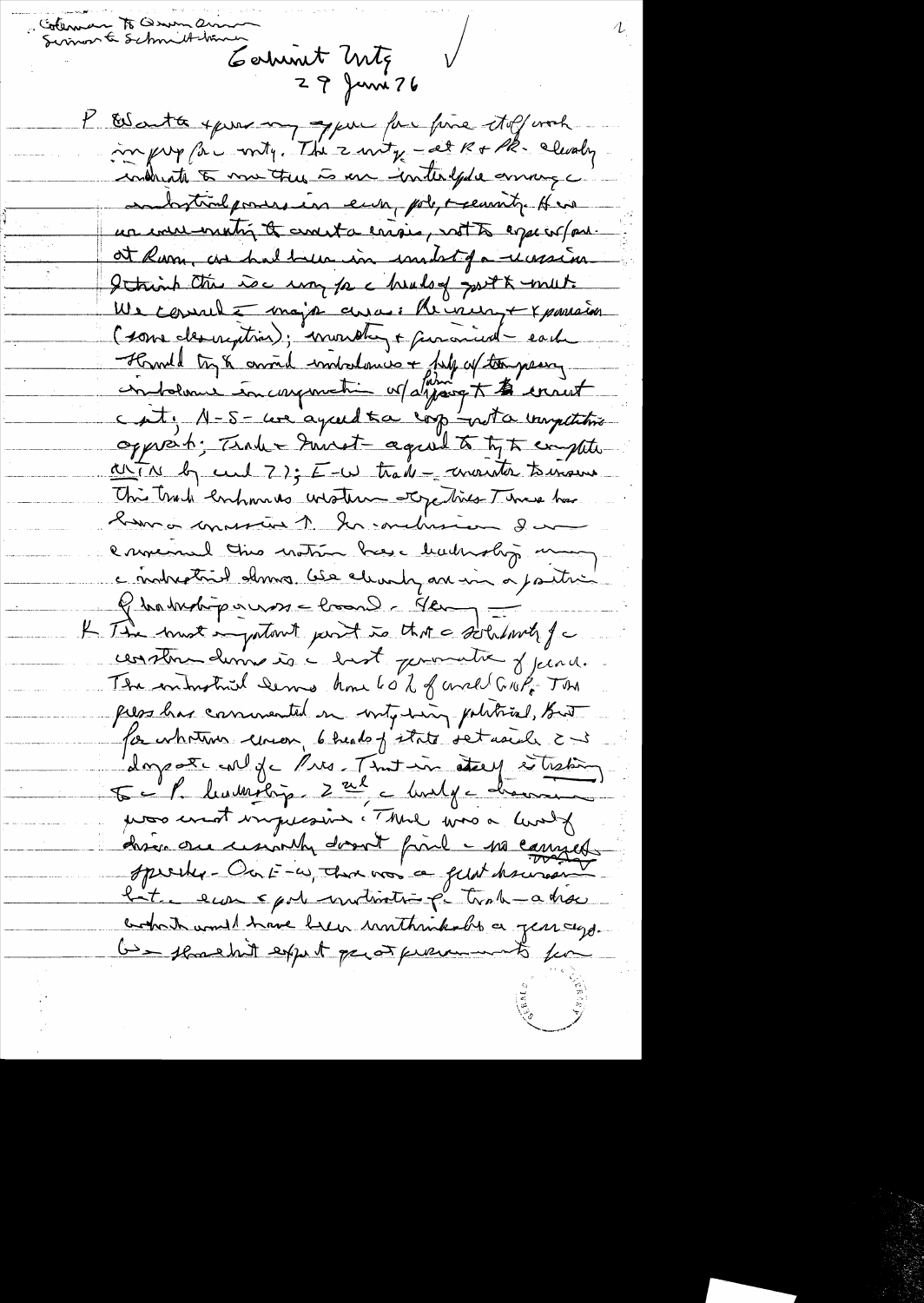there envetting. If they were living 6 eras it and hea sign sountting was comment On E-W trade, nu post ventil à carre come, hit we get all a spentra perarded otherwart in lamanguesthat the Great had to be looked at in mostly coulterns - with in tomos ( associal ullatroughings + in coordinated may omany no Some cu/ N-8. Untimally vil N-5 and corses from these states of their class assoc. So, the eloyed desure a red not by defensive at met complemmes use and wangetstund w/ sach when ce é un le a quest crutation un toi direction this selyed. not since a early 50's has there have su ha sprit pary ening eallies. Cell Mis Talk ont Son him and offers in a dernes dechaning von c defensant post sont true. These balles avec deparaire l'accest under this sat us ensuing. Siam-Te hay agent was emperadity of the top + c from kness + transfer of a chalopers - The Pres and imprésent + clamp pour cotter inspirance Desimesel à cappe trouble rélace) I found & E-w trade discoveren a most pointed to p I think this is one of a most childrying awas lyone Lis. com have hat in yphain freucht to ctax On emblises, Saturielt parta résult ptch which I - agree that's depth which which there realgests wire choused was mot impused